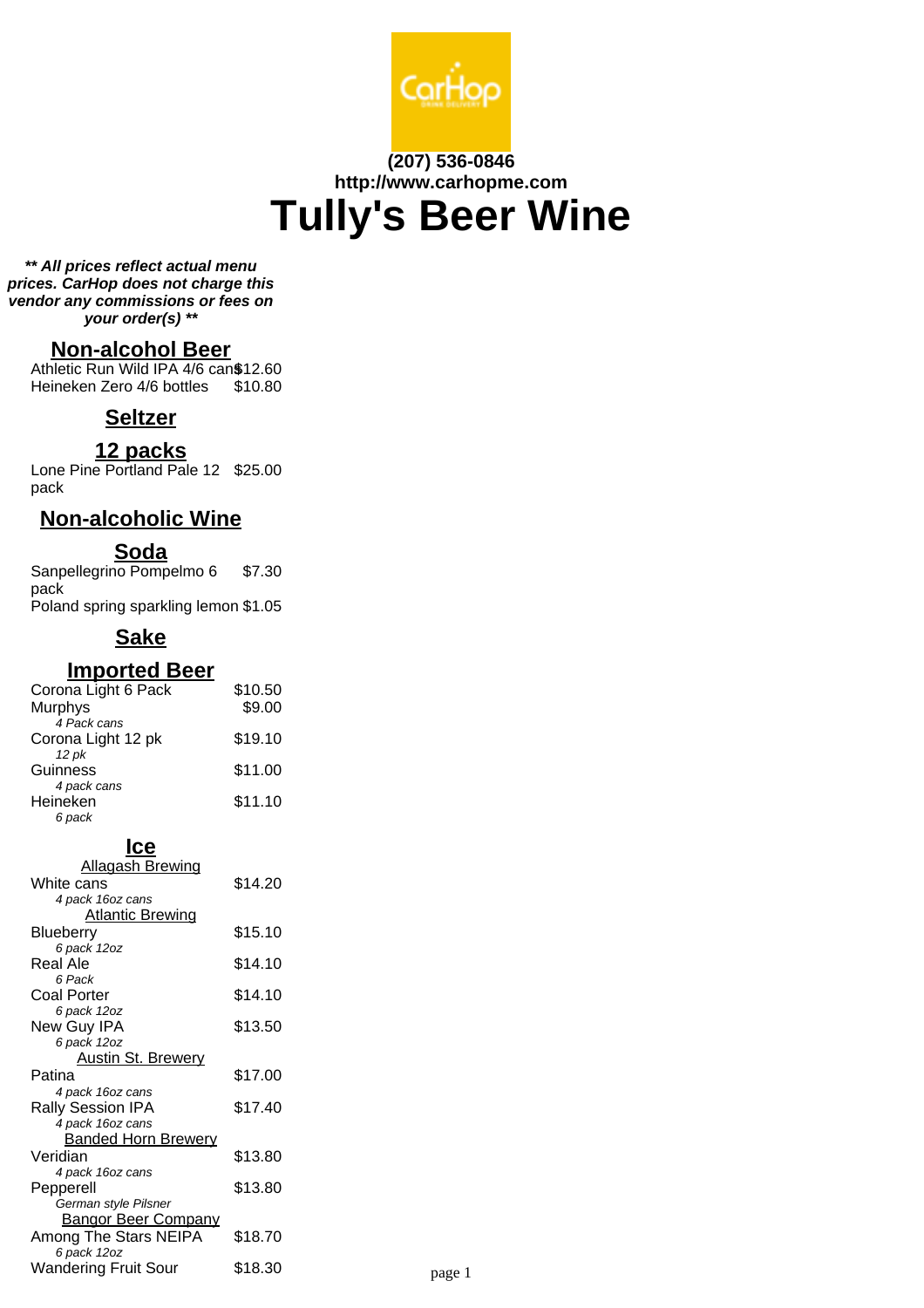| 6 pack 12oz<br>Catchphrase IPA                                                                  | \$17.80 |        |
|-------------------------------------------------------------------------------------------------|---------|--------|
| 4 pack 16oz cans<br>Catchphrase IPA                                                             | \$17.60 |        |
| 4 pack 16oz cans<br><b>Bar Harbor</b>                                                           |         |        |
| Cadillac Mountain<br>6 pack 12oz                                                                | \$14.70 |        |
| Thunder Hole                                                                                    | \$15.30 |        |
| 6 pack 12oz<br><b>Barreled Souls</b>                                                            |         |        |
| <b>Battery Steele</b><br>Flume                                                                  | \$20.60 |        |
| 4 pack 16oz cans                                                                                |         |        |
| Looming Illusion Fruited Gose\$22.20<br>4 pack 16oz cans                                        |         |        |
| <b>Bissel Brothers</b><br>Bissell Brothers Substance IP\$19.00<br><b>Boothbay Craft Brewery</b> |         |        |
| Ken Brown                                                                                       | \$17.00 |        |
| 4 pack 16oz cans<br><b>Thirsty Botanist</b>                                                     | \$20.20 |        |
| 4 pack 16oz cans<br>Cushnoc                                                                     |         |        |
| <b>Gigantic Dad Pants IPA</b>                                                                   | \$20.60 |        |
| 4 pack 16oz cans<br>Lawyer Up Coffee Porter                                                     | \$19.00 |        |
| 4 pack 16oz cans                                                                                |         |        |
| Definitive Brewing<br>Definitive Ale                                                            | \$19.00 |        |
| 4 pack 16oz cans                                                                                |         |        |
| <b>Fore River Brewery</b><br>Surfaces                                                           | \$17.00 |        |
| 4 pack 16oz cans<br><b>Foulmouthed Brewing</b>                                                  |         |        |
| <b>Foundation Brewing</b>                                                                       |         |        |
| Coffee Burnside<br>4 pack 16oz cans                                                             | \$16.60 |        |
| Epiphany                                                                                        | \$19.80 |        |
| 4 pack 16oz cans<br><u>Funky Bow</u>                                                            |         |        |
| G-string Ale                                                                                    | \$14.80 |        |
| 6 pack 12oz cans<br>Funky Bow So Folkin' Hoppy \$15.30                                          |         |        |
| IPA<br>4 pack 16oz cans                                                                         |         |        |
| Funky Bow Midnight Porter                                                                       | \$15.90 |        |
| 4 pack 16oz cans<br>Lone Pine Brewery                                                           |         |        |
| <b>Brightside IPA</b><br>4 pack 16 oz cans                                                      | \$16.60 |        |
| Portland Pale                                                                                   | \$15.40 |        |
| 4 pack 16 oz cans<br><b>Marsh Island</b>                                                        |         |        |
| <b>Pulp Truck</b><br>4 pack 16oz cans                                                           | \$17.40 |        |
| Number Of The Beast                                                                             | \$17.80 |        |
| 4 pack 16oz can<br><u>Mason's</u>                                                               |         |        |
| <b>Hipster Double Apocalypse</b><br>4 pack 16oz cans                                            | \$20.20 |        |
| <b>Mast Landing</b>                                                                             |         |        |
| Gunner's Daughter<br>4 pack 16oz cans                                                           | \$16.20 |        |
| Neon Sails IPA                                                                                  | \$17.40 |        |
| 4 pack 16oz cans<br><u> Orono Brewing</u>                                                       |         |        |
| Tubular IPA                                                                                     | \$18.80 |        |
| <b>Peak Organic</b><br>Peak IPA                                                                 | \$13.50 |        |
| 6 pack 12oz cans<br>Peak IPA                                                                    | \$20.60 |        |
| 12 pack                                                                                         |         |        |
| Peak Happy Hour<br>6 pack 12oz cans                                                             | \$13.50 |        |
| <b>Rising Tide</b><br><b>MITA</b>                                                               |         |        |
|                                                                                                 | \$15.00 | page 2 |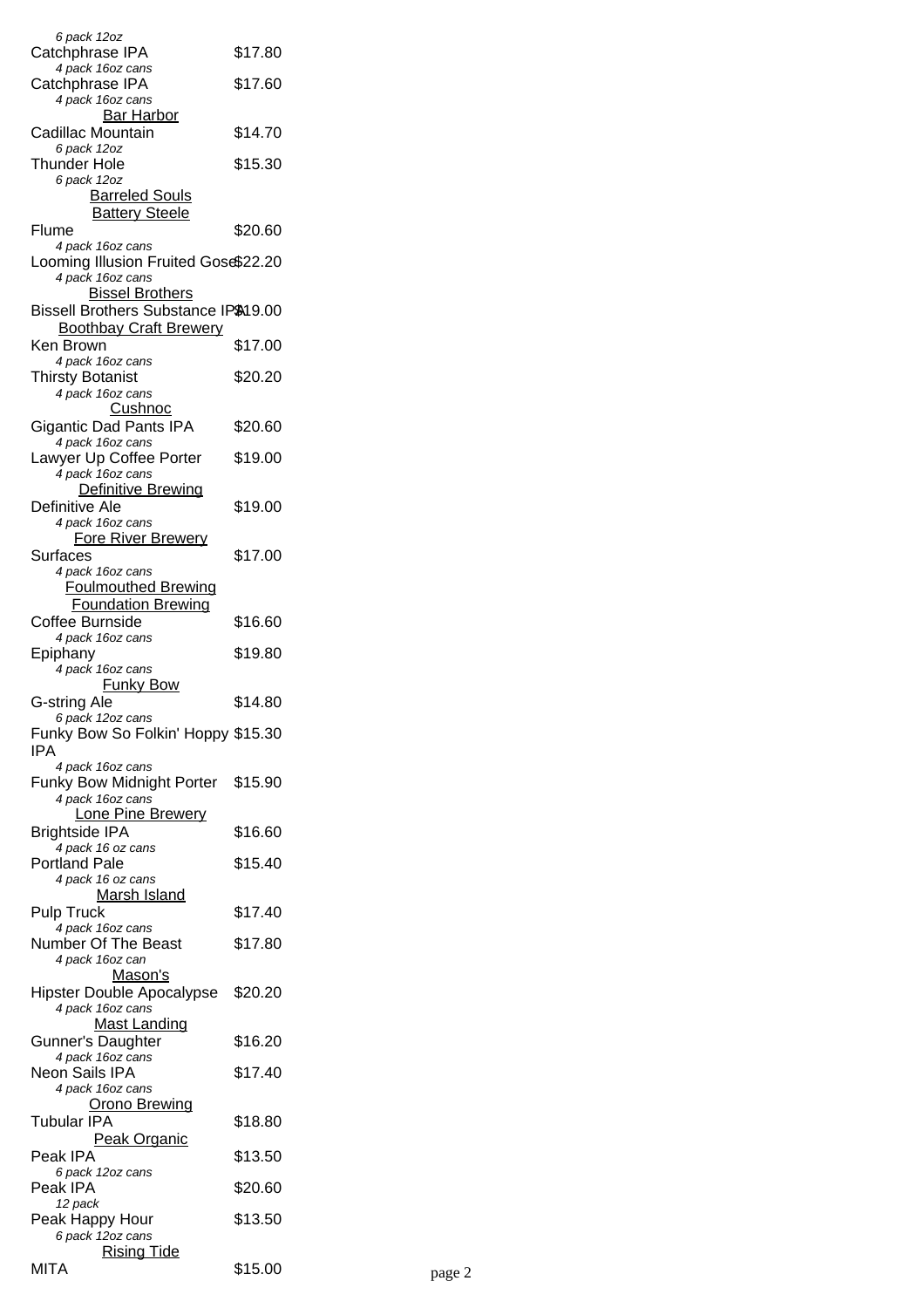| 4 pack 16 oz cans                  |         |
|------------------------------------|---------|
| <b>Back Cove Pilsner</b>           | \$14.20 |
| Saco River Brewing                 |         |
| <b>Hornets Nest DIPA</b>           | \$19.80 |
| More Bounce to the Ounce Ip\$18.20 |         |
| <b>Sebago Brewing</b>              |         |
| Pressed For Time Juicy IPA \$15.30 |         |
| 6 pack 12oz cans                   |         |
| Frye's Leap 17 Cans                | \$36.55 |
| <b>SoMe Brewing</b>                |         |
| <b>Woodland Farms</b>              |         |
| <b>Big Effin Porter</b>            | \$17.40 |
| 4 pack 16 oz cans                  |         |
| Law Of The Knife                   | \$17.40 |
| 4 pack 16 oz cans                  |         |

# **Mix and Match Wines**

| 3 for \$30                       | \$30.45  |
|----------------------------------|----------|
| Choose three wines for \$30.45   |          |
| (deposit included)               |          |
| 12 for \$112                     | \$113.80 |
| Choose twelve wines for \$113.80 |          |
| (deposit included)               |          |
| 3 for \$40                       | \$40.45  |
| Choose three wines for \$40.45   |          |
| (deposit included)               |          |
| 12 for \$125                     | \$126.80 |
| Choose twelve wines for \$126.80 |          |
| (deposit included)               |          |
|                                  |          |

# **Red Wines**

| Astica Malbec                     | \$15.15 |
|-----------------------------------|---------|
| Avalon Cabernet Sauvignon         | \$15.15 |
| <b>Bubo Pinot Noir</b>            | \$13.15 |
| Casal Garcia Spanish Red          | \$13.15 |
| Flying Solo French Red            | \$15.15 |
| Good Chianti                      | \$15.15 |
| Hayes Cabernet Sauvignon          | \$13.15 |
| Guenoc Cabernet Sauvignon \$13.15 |         |
| Indaba Mosaic Red                 | \$15.15 |
| La Monica Montepulciano           | \$13.15 |
| Il Roccolo Montepulciano          | \$15.15 |
| Les Dauphins Cotes Du Rhon\$15.15 |         |
| Mesta Tempranillo                 | \$15.15 |
| Momento Rioja                     | \$15.15 |
| Mozaik Red Blend                  | \$13.15 |
| Oops Carmenere                    | \$15.15 |
| Protocolo Spanish Red             | \$13.15 |
| Riva De Leone Barbera             | \$15.15 |

# **White Wines**

| \$13.15                            |
|------------------------------------|
| \$15.15                            |
| \$15.15                            |
| Clava Quintay Sauvignon Bla\$d5.15 |
| \$15.15                            |
| \$15.15                            |
| \$13.15                            |
| \$13.15                            |
| \$15.15                            |
| \$15.15                            |
| \$15.15                            |
| \$13.15                            |
| \$13.15                            |
|                                    |

# **Sparkling Wines**

| Barefoot Bubbly Brut Cuvee \$13.15 |                    |
|------------------------------------|--------------------|
|                                    |                    |
|                                    |                    |
| \$20.15                            |                    |
|                                    |                    |
|                                    |                    |
| \$18.15                            | page 3             |
|                                    | \$20.15<br>\$18.15 |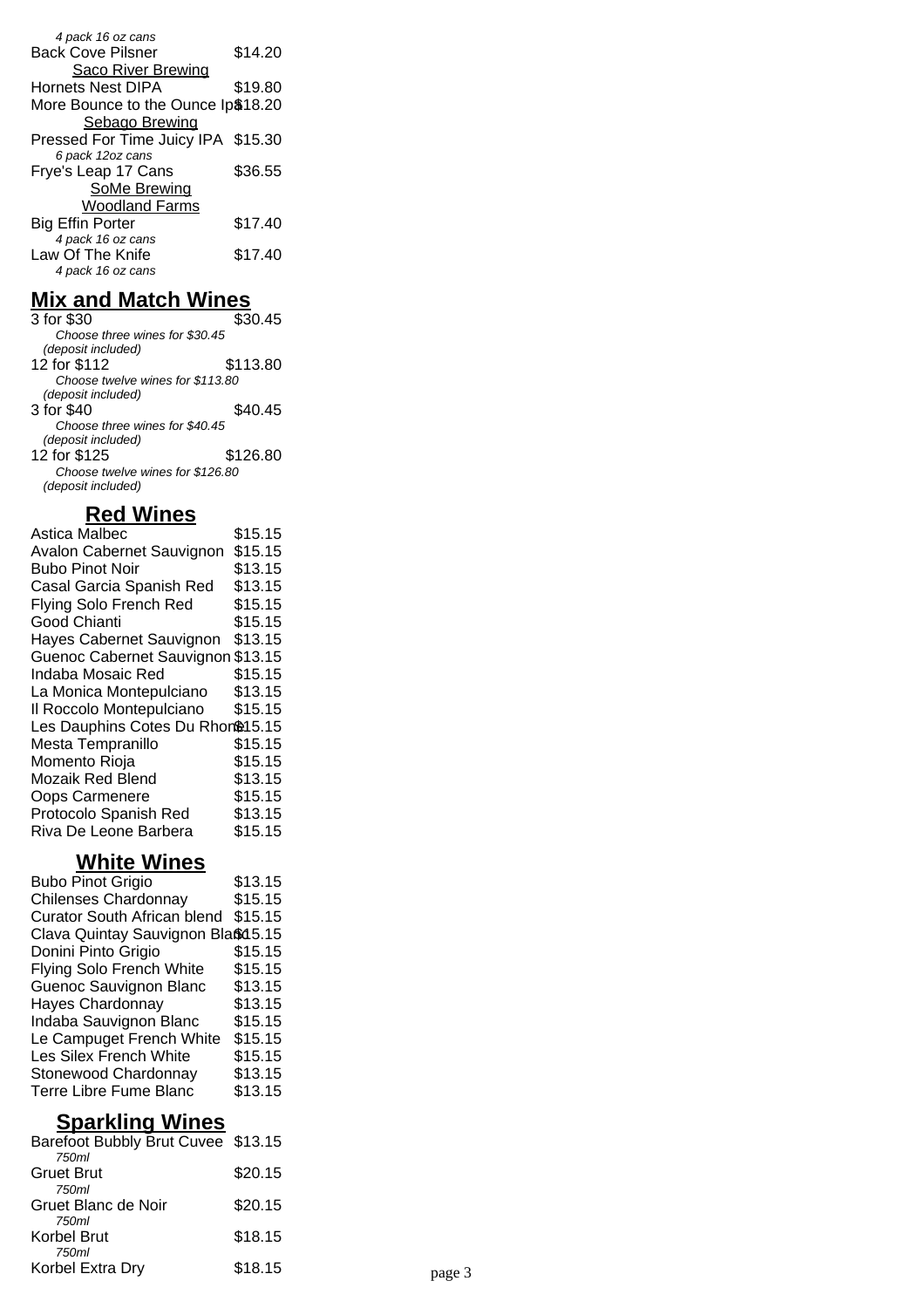750ml

#### **Prosecco**

| Art of Earth Prosecco | \$13.15 |
|-----------------------|---------|
| 750ml                 |         |
| Ruffino Prosecco      | \$18.15 |
| 750ml                 |         |
| Zonin Prosecco        | \$13.15 |
| 750ml                 |         |

#### **Chardonnay**

Rombauer Chardonnay \$41.15 Alexander Valley Chardonnay\$21.15 Charles Krug Napa **Chardonnay** \$19.15 Clos Du Bois Rus Rvr Chard \$20.15 Cupcake Chardonnay \$11.15 Duckhorn Chardonnay \$37.15 Fess Parker Sb Chardonnay \$20.15 Kendall Jackson Chardonnay\$18.15 La Crema Chardonnay Sonor\$24.15 Lioco Chardonnay \$25.15 Woodbridge 750 Chardonnay \$9.15 La Crema Chardonnay \$24.15 Woodbridge 1.5 Chardonnay \$17.15

### **Sauvignon Blanc**

Josh Sauvignon Blanc \$16.15 90+ Sauvignon Blanc Lot 2 \$13.15 Honig Sauvignon Blanc \$22.15 Cupcake Sauvignon Blanc \$11.15 Oyster Bay Sauvignon Blanc \$13.15 Kim Crawford Sauvignon Blanc22.15

## **Pinot Grigio**

| E Solo Pinot Grigio                  | \$12.00 |
|--------------------------------------|---------|
| 90+ Pinot Grigio                     | \$10.15 |
| Santa Margherita Pinot Grigio\$28.15 |         |
| Cavit 750 Pinot Grigio               | \$10.15 |
| 750ml                                |         |
| Cavit 1.5 Pinot Grigio               | \$18.15 |
| 1.5 Liter                            |         |
| <b>Cupcake Pinot Grigio</b>          | \$11.15 |
| Principato Pinot Grigio              | \$9.15  |
| Ruffino Lumina Pinot Grigio          | \$13.15 |
|                                      |         |

# **Riesling**

| <b>Relax Riesling</b>               | \$14.15 |
|-------------------------------------|---------|
| Schmit Sohne Blue Riesling          | \$12.15 |
| Snoqualmie Riesling                 | \$9.15  |
| Washington Hills Late Harves\$12.15 |         |

## **Pinot Gris**

| A To Z Pinot Gris    | \$19.15 |
|----------------------|---------|
| Joel Gott Pinot Gris | \$17.15 |

# **Other White Wines**

| \$14.15 |
|---------|
| \$15.15 |
| \$9.15  |
| \$9.15  |
|         |

# **Cabernet Sauvignon**

Honig Cabernet Sauvignon \$52.15 **Hilltop** Benziger Cabernet Sauvignon\$22.15 Jordan Cabernet \$82.15 Decoy Cabernet Sauvignon \$23.15 Emblem Cabernet Sauvignon\$40.15 Freakshow Cabernet **Sauvignon** \$22.15 Imagery Cabernet Sauvignon\$18.15 Gehricke Cabernet Sauvignon\$40.15